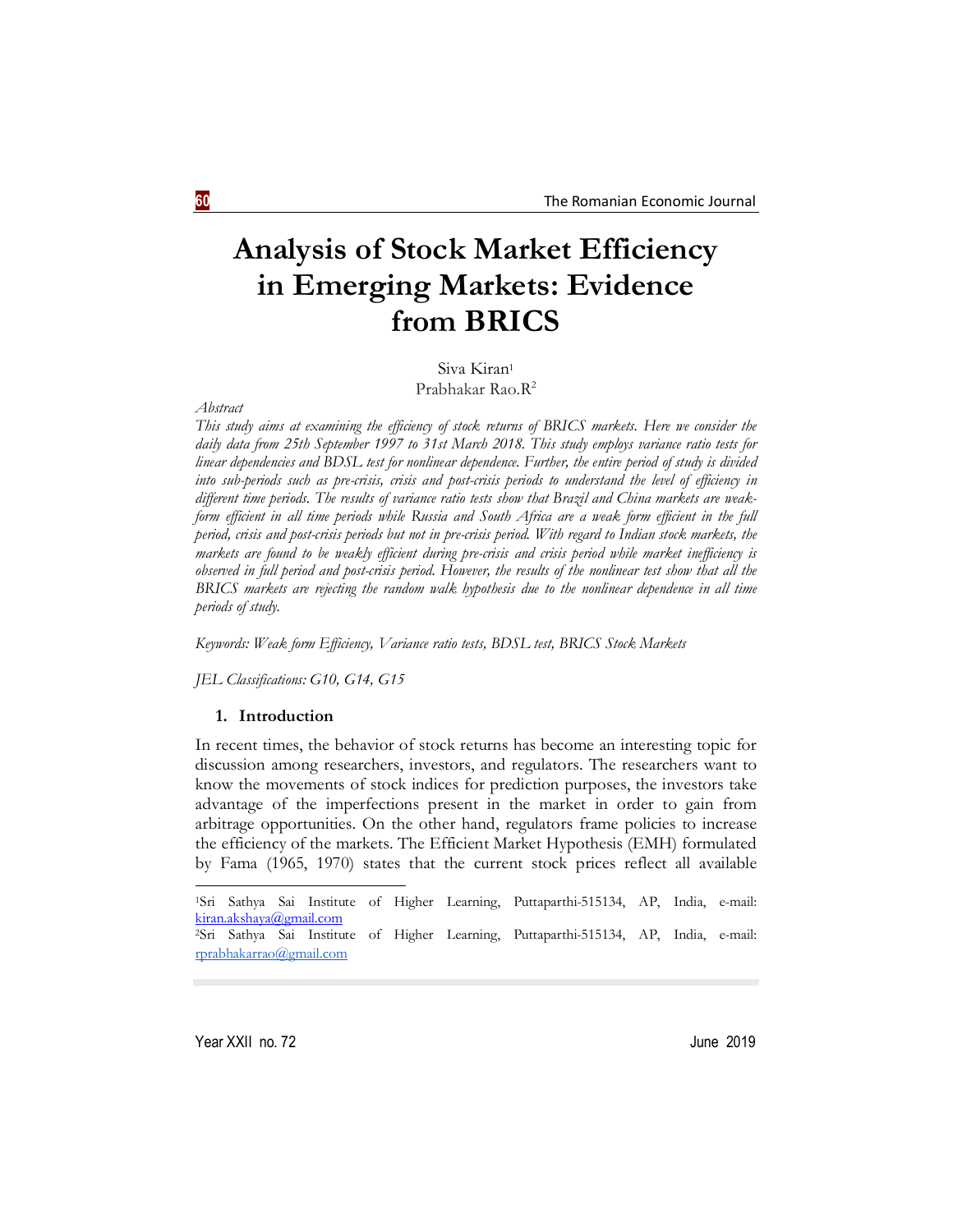information at any given point of time. Hence, investors can earn only normal profits or zero economic profits on their investments, i.e. no investor can earn abnormal profits. Therefore, the historical information is not useful for predicting the prices (ineffective technical analysis<sup>3</sup>). This phenomenon is called the Random Walk Hypothesis wherein the successive price changes are independent or unrelated. In an inefficient market, investors can predict security's price movements thereby outperform the markets. The concept of the efficient market was first theorized by Bachelier (1900). Later on, the studies by Samuelson (1965), Fama (1965,1970), Ayadi and Pyun (1994), Areal and Armada (2002), Lock (2007), and Aymen and Adel (2013) have found that the markets are efficient. While few studies have found that the markets are inefficient as the dependence of successive day's market returns helps in predicting stock returns (see Poterba and Summers (1987), Richards A. J. (1995), Abraham et al (2002), M. R. Borges (2010), and Said and Harper (2015)). This inconsistency in the findings denotes that there is no consensus on the findings of studies in understanding the behavior of stock returns. The prime reason for the divergent findings is the use of several statistical tests with restrictive assumptions employed on the different frequencies of data (Gourishankar and Kamaiah (2010)).

In testing the market efficiency several statistical tests have evolved over a period of time. In early studies, researchers used the conventional serial correlation and run tests. As these techniques suffer from more restrictive assumptions they tend to be less efficient in identifying the patterns in the returns. To overcome this issue Lo and Mackinlay (1988) (LMVR) proposed individual variance ratio test. However, the major limitation of this variance ratio test is the problem of sample size distortions. Chow and Denning (1993) suggested a multiple variance ratio tests to address this size distortion problem of the individual variance ratio test. These tests can validate only linear dependencies in the return series. Granger and Anderson (1978) argued that the rejection of linearity in the series alone does not validate market efficiency as non-linearity might enable to predict future prices. Furthermore, the observational effect of Black Monday<sup>4</sup> in the early 1980s ignited the interest in capturing non-linear dependencies in the series. Brock, Dechert, Scheinkman, and LeBaron (BDSL, 1996) developed a test to examine the nonlinear dependencies in the series.

The globalization and liberalization in the late '80s have helped emerging economies in attracting more capital flows from developed and other emerging economies. The economic and financial integration with the world economies coupled with the reforms are taken up by the emerging economies have brought a

**-**

<sup>3</sup> Using historical prices data to forecast the direction of prices

<sup>4</sup> The stock market crash of 1987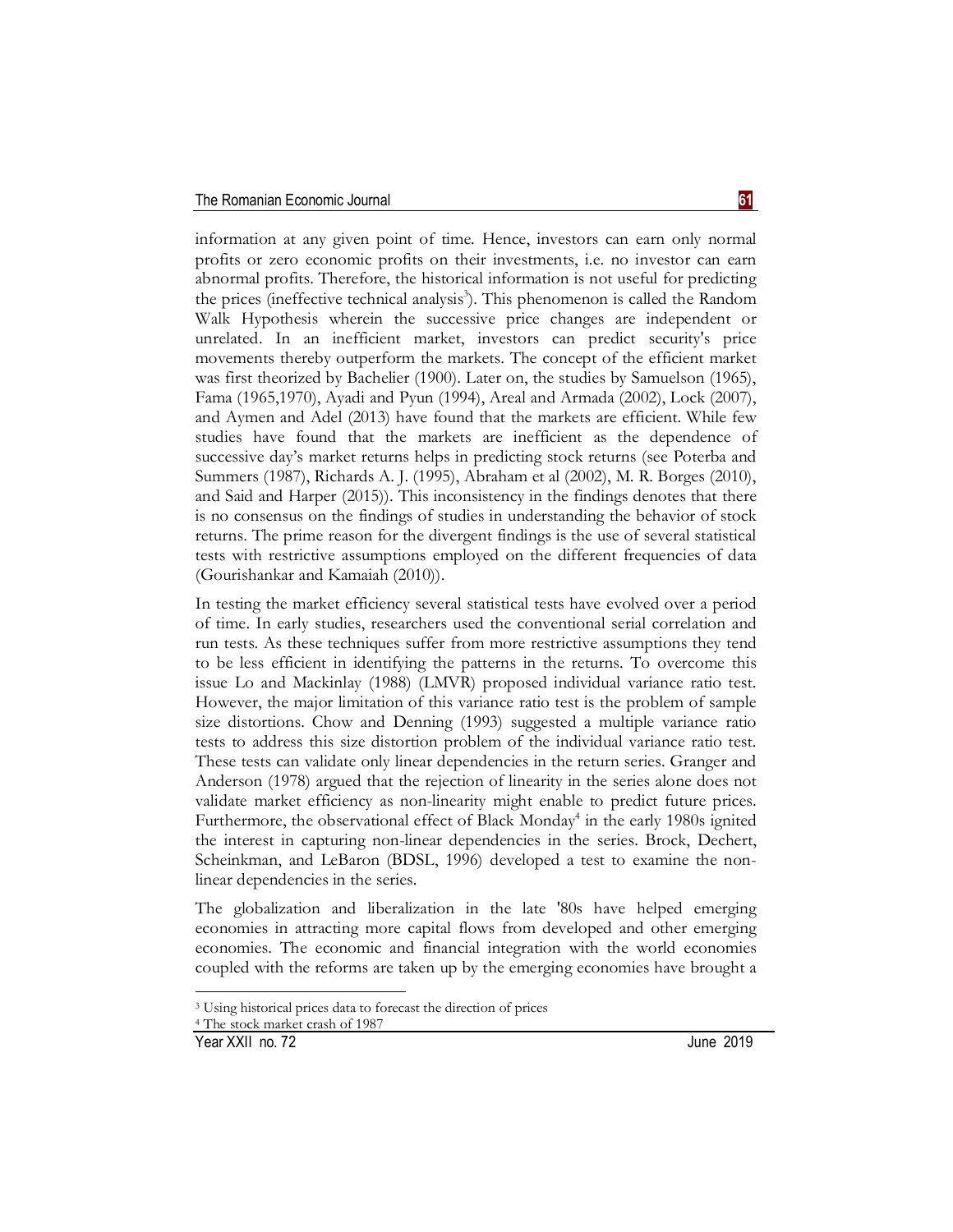sea change in these economies and especially in their financial markets. Jim O Neil (2001) of Goldman Sachs carried out a study to understand the growth patterns of some developed and emerging economies. He observed that four countries, namely Brazil, Russia, India, and China together has the potential to grow at a faster rate. Thus the acronym BRIC was coined in 2001. Later in 2010 with South Africa joining this group - the new emerging economic order - BRICS was established. These five economies together contribute about 32% of global GDP (PPP). Not only in terms of its economy size, but also with regard to the financial sector the implementation of reforms has helped capital markets to experience a steady increase in size and volume. Capital market development indicators have shown significant improvement with a combined market capitalization of US\$13 trillion and the value of stocks traded US\$19 trillion, which accounts for 17% of world's market capitalization and 25% of the value of stocks traded as on 2017. The burgeoning BRICS market development indicators triggered interest in researchers to examine the behavior and informational efficiency of markets. Some researchers have carried out the studies to verify the informational efficiency of markets in each of these countries (see, for example, Regis Augusto Ely (2012) for Brazil, Said and Harper (2015) for Russia, Gupta and Sankalp (2017) for India, Andrea et al (2016) for China, Lumengo (2012) for South Africa).

Against this background, this study attempts to examine the market efficiency of BRICS stock markets. The present study contributes to the existing literature on the following aspects. First, the study extends to the most recent period, i.e. from 25th September 1997 to 31st March 2018. Second, to investigate the level of efficiency in varying time periods, the sample period is subdivided into Pre-crisis, during a crisis, and Post-crisis periods. Third, this study employs variance ratio tests Lo and MacKinlay (1988) and Chow-Denning (1993) for linear dependence and BDSL (1996) test for nonlinear dependence to examine the efficiency in BRICS stock markets.

The rest of the paper is organized as follows: A literature review is presented in section 2, followed by a description of the data and methodology in the third section. In section 4 we present the findings of this study. Section 5 ends the paper with a summary and conclusions.

## **2. Literature Review**

In this section, we present a brief overview of the literature available in this area of research. Several empirical studies have been carried out to study the behavior of stock markets by employing the conventional techniques, namely autocorrelation test, and runs test. Fama (1965) used these techniques on the Dow Jones daily returns and found that the market is efficient. Later on, some studies have been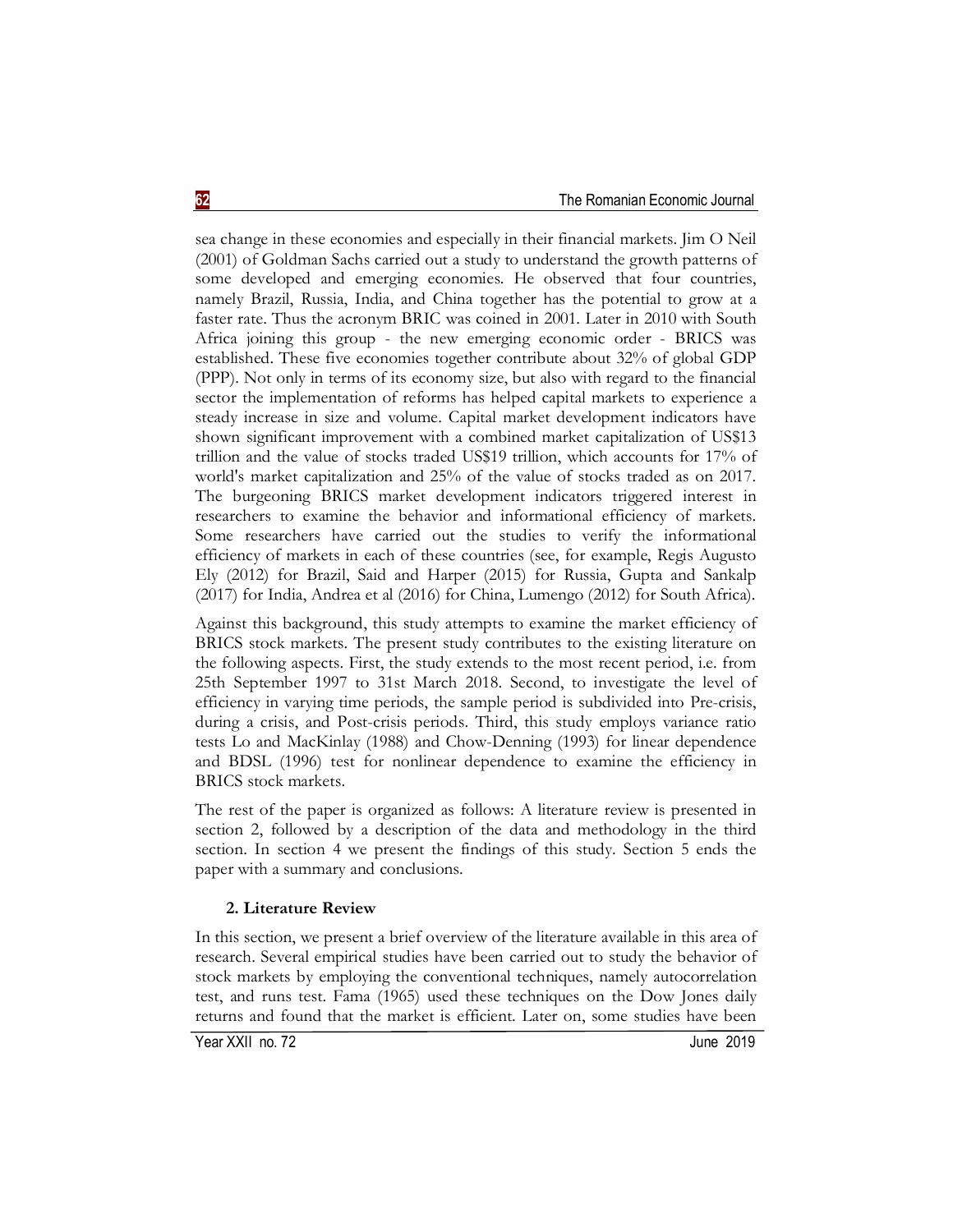conducted to verify the market efficiency by using conventional tests such as correlation and run tests. However, Lo and Mackinlay (1988) showed that these tests are less efficient and proposed the most powerful variance ratio test and is widely known as Lo and Mackinlay variance ratio test (hereafter LMVR, 1988). They tested the random walk hypothesis for US stock indices and found that the markets are inefficient due to mean reversion in returns<sup>5</sup>. Using LMVR test Ayadi and Pyun (1994) observed that the Korean Stock Exchange (KSE) is a random walk market. Abraham et al (2002) studied the random walk and weak form efficiency of Gulf stock indices for the period of 1992-2008 and found that they are inefficient. By using the traditional parametric and nonparametric tests Areal and Armada (2002) showed that the Portuguese stock markets are weak form efficient. Buguk and Brorsen (2003) tested the efficient market hypothesis for the Istanbul Stock Exchange (ISE) using weekly returns and showed that it follows a random walk. To test the random walk on weekly returns of Taiwan stock market from 1990 to 2006, Lock (2007) applied the variance test and found that the markets move in a random walk. Even though the individual LMVR test is widely used for testing the random walk hypothesis Chow and Denning (1993) developed the multiple variance ratio tests to overcome the issue of sample size distortions from LMVR tests. Huber (1995) used the multiple variance ratio tests for the Austrian Stock Exchange and found that the markets are inefficient or don't have a random walk. Using multiple variance ratio and autoregressive fractionally integrated moving average (ARFIMA) test Ojah and Karemera (1999) showed that Latin American equity markets indices follow a random walk. To test the random walk hypothesis of stock returns in the Middle East markets, Smith (2007) by employing the multiple variance ratio tests found that Israeli, Jordanian and Lebanese markets follow a random walk while other markets showed no random walk. By applying the nonparametric variance ratio test in the Middle East and North African (MENA) markets Al-Khzali et al (2007) found that the MENA markets are weak-form efficient. In order to test a random walk phenomenon for 8 Asian emerging markets, Hoque et al (2007) employed two new VR tests, namely Wright's rank and Whang-Kim subsampling tests along with the variance ratio tests and found that among the Asian markets only Taiwan and Korea markets follow a random walk whereas other markets do not follow a random walk. Kim and Shamsuddin (2008) studied the behavior of advanced and secondary emerging markets for the period from 1990 to 2005. By employing multiple variance ratio tests they found that advanced emerging markets are efficient while the secondary emerging markets are inefficient. M. R. Borges (2010) used variance ratio tests and showed that the European equity markets are

**.** 

<sup>5</sup> Laura Spierdijk et al(2012)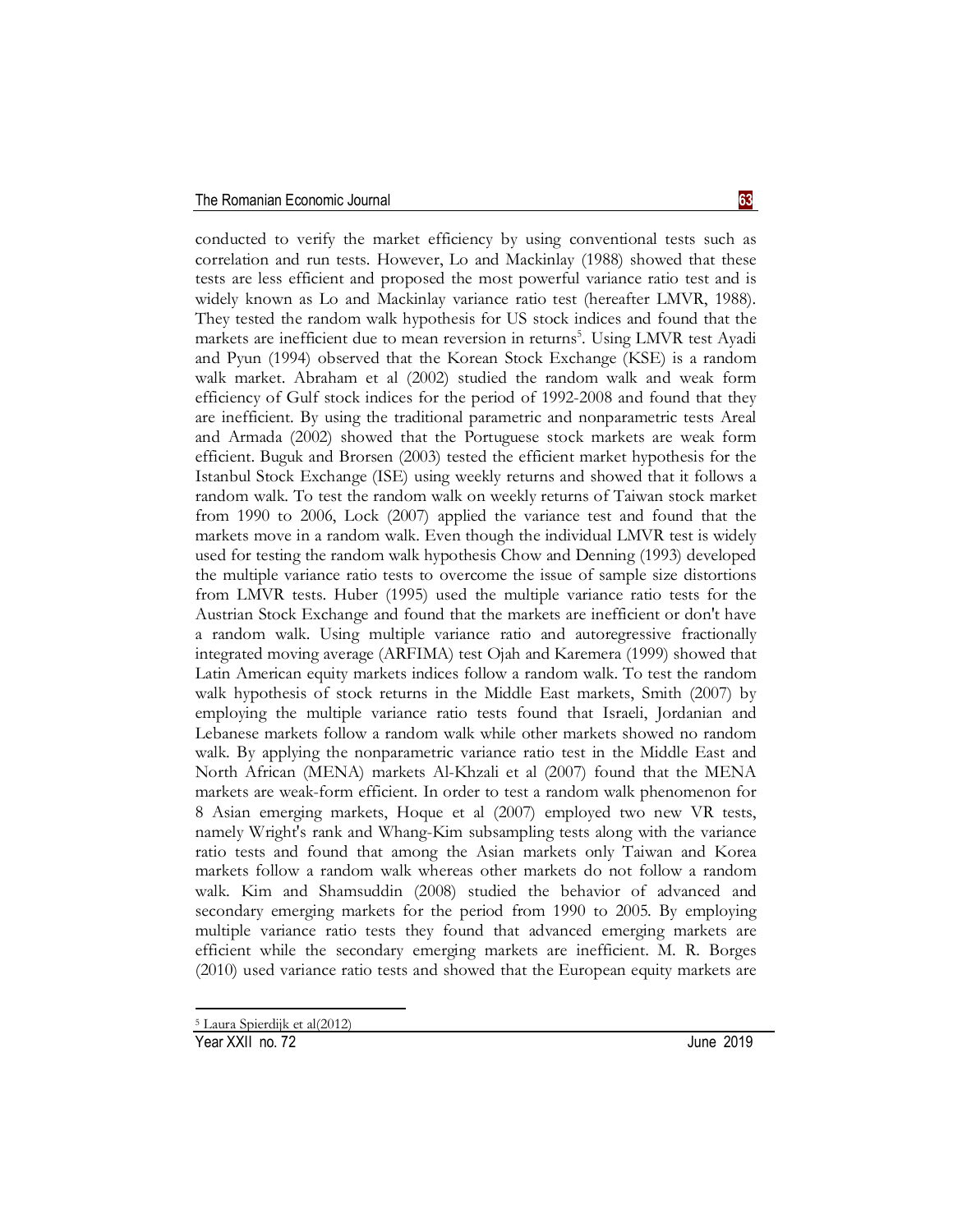inefficient. Aymen and Adel (2013) studied the impact of financial liberalization on informational efficiency in 13 emerging markets and found that the financial liberalization improved the efficiency of these markets. Yang et al (2015) examined the efficiency of Mexico, Indonesia, South Korea and Turkey (MIST) utilizing Fourier transformation and showed that the markets are efficient. Geoffrey Ngene et al (2017) examined whether stock prices in 18 emerging markets follow random-walk in the presence of single and multiple structural breaks employing Phillips-Perron test. The results found that in single break test 16 markets rejected the random walk hypothesis and in multiple breaks 14 markets showed the random walk process. Assaf and Charif (2017) used the variance ratio test to investigate the random walk hypothesis in the MENA equity markets and showed that MENA markets are weak-form efficient.

With regard to each of the BRICS stock markets, several studies were conducted to examine the efficiency of markets using the traditional parametric, nonparametric tests. In the case of stock market efficiency in Brazil, using variance ratio tests on Latin American equity markets Urrutia (1995) showed that the markets do not follow a random walk while the runs test showed that markets are efficient. Grieb and Reyes (1999) employed variance ratio tests on Brazil and Mexico markets and found that Brazil markets are efficient. Karemera et al (1999) tested for random walk in emerging equity markets using multiple variance ratio tests and found that Brazil market follows a random walk. Using conventional serial correlation test on Brazil equity markets Capobianco et al (2002) found that the markets follow a random walk. Regis Augusto Ely (2012) investigated the market efficiency in five sectoral indices of Brazil markets. The results of variance ratio tests indicate that except industrial sector all other sectors considered for the study showed a random walk in their returns. With reference to the Russian stock market, Natalia Abrosimova et al (2002) examined weak form efficiency using the autocorrelation and variance ratio tests and found that the markets are efficient. MC Gowan (2011) by employing a serial correlation test found that the Russian stock market is a weak form efficient. Said and Harper (2015) employing autocorrelation and the variance ratio test showed that the Russian market is not efficient. With reference to Indian stock markets, there exist several studies such as Sharma and Kennedy (1977) confirmed that the Indian market follows a random walk. A similar result was found by Barua (1981, 1994), Amanulla and Kamaiah (1996,1998), Mitra (2000), Chawla et al (2006), Gupta (2014). Conversely, studies by Poshakwale (2002), Chaudhuri and Wu (2003), Ahmed et al (2006), Rakesh Gupta and Parikshit (2007), Anil k Sharma and Neha (2011), Hiremath and Kamaiah (2010, 2012) Hiremath and Jyoti (2014), Gupta and Sankalp (2017) found markets are not efficient. As for stock market efficiency in China, studies are conducted by Liu et al (1997), Darrat and Zhong (2000), Lee et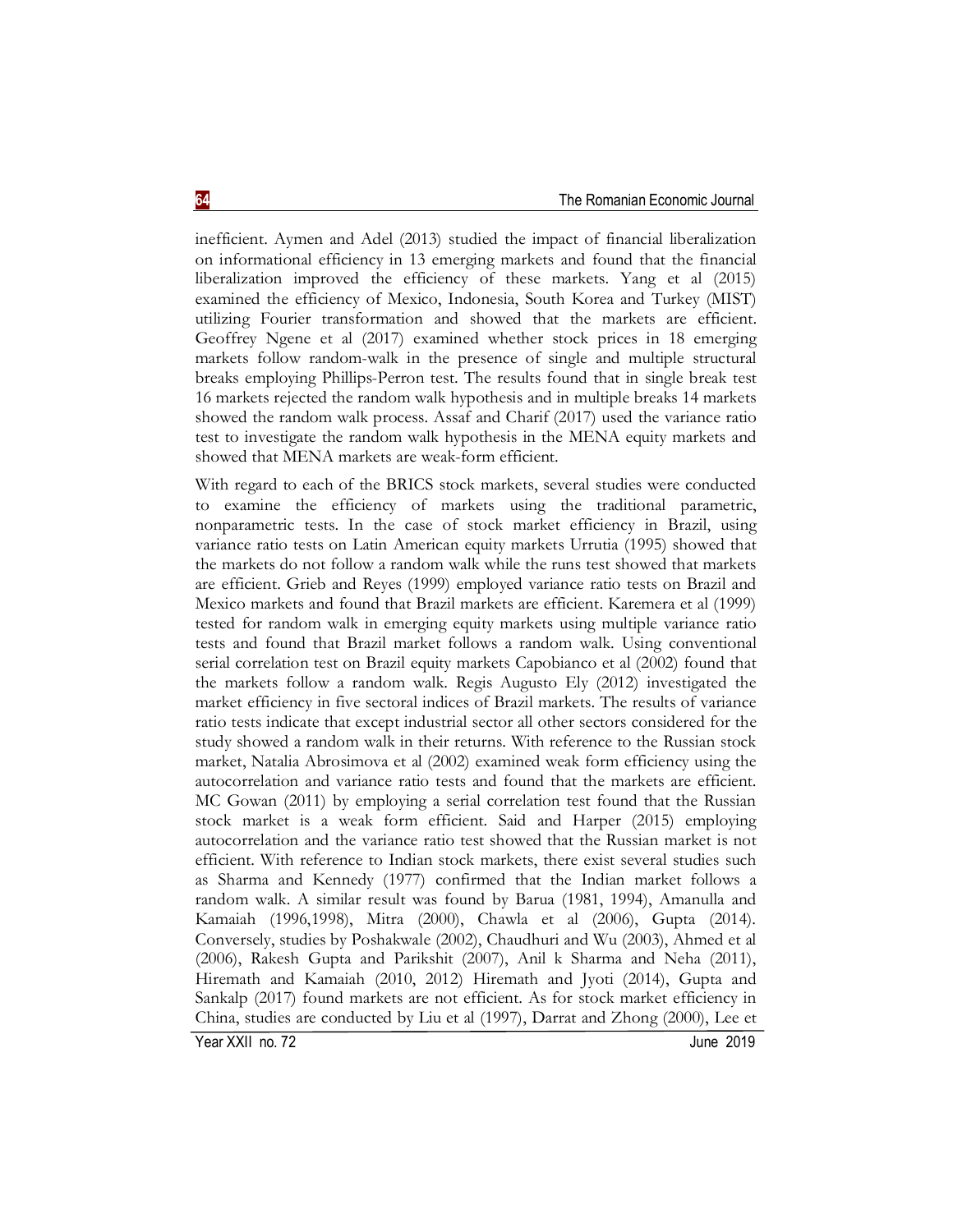al (2001), Lock (2007), Charles and Darne (2008), Fifield and Jetty (2008), Kian-Ping Lim et al (2009), Lim and Brooks (2009) supported weak form efficiency of Chinese markets. On the other hand, Lima and Tabak (2004), Seddighi and Nian (2004), Andrea and Marianna (2016) observed the dependence in a return series of Chinese markets which implied that markets are inefficient. In the case of South Africa, Mc Millan and Thupayagale (2008) found that the African markets do not follow a random walk while Smith et al (2002) and Lumengo (2012) showed that South African markets are efficient.

Very few studies are conducted on BRICS markets to study market efficiency. Camelia (2012) tested weak-form market efficiency for five U.E emerging markets and BRIC emerging markets and found that all the markets are not efficient during the study period. Karamchandani et al (2014) employed Hurst exponent to study the efficiency of BRIC stock markets and found that all the four markets have more predictability indicating these markets are inefficient. Tiwari and Kyophilavong (2014) used Wavelet-based unit root tests to check whether the BRICS stock markets follow the random walk and observed that except for Russian market, all the other markets do not follow random walk during the study period. Conversely, Mobarek and Fiorante (2014) using individual and multiple variance ratio tests found that BRIC stock markets are efficient. Robert (2016) study found that the BRIC stock markets exhibit weak-form market efficiency.

It is evident from the above literature that the efficiency of markets is timedependent. Also, the efficiency results heavily rely on the type of tests that have been used for testing the market efficiency of the respective stock markets. Hence, there is a need to test the efficiency for different periods by employing appropriate tests.

# **3. Data and Methodology**

This study uses the daily returns of BRICS stock markets calculated from closing prices for the period 25th September 1997 to 31st March 2018. The stock indices selected are BOVESPA (Brazil), MICEX (Russia), SENSEX (India), SSE (China) and JSE (South Africa). It is also perceived that the markets are inherently volatile and sensitive to the information available domestically and externally at a given time period. It is also evident from the literature that the behavior of markets is highly time-dependent. Therefore, to analyze the behavior of these emerging markets before, during and after the US financial crisis of 2008, the entire time period is divided into three sub-periods. So, the study considers; Sub-period I as Pre Crisis period from 25th September 1997 to 29<sup>th</sup> June 2007; Sub-period II as Crisis period from  $2<sup>nd</sup>$  July 2007 to  $29<sup>th</sup>$  May 2009 and Sub period III as Post Crisis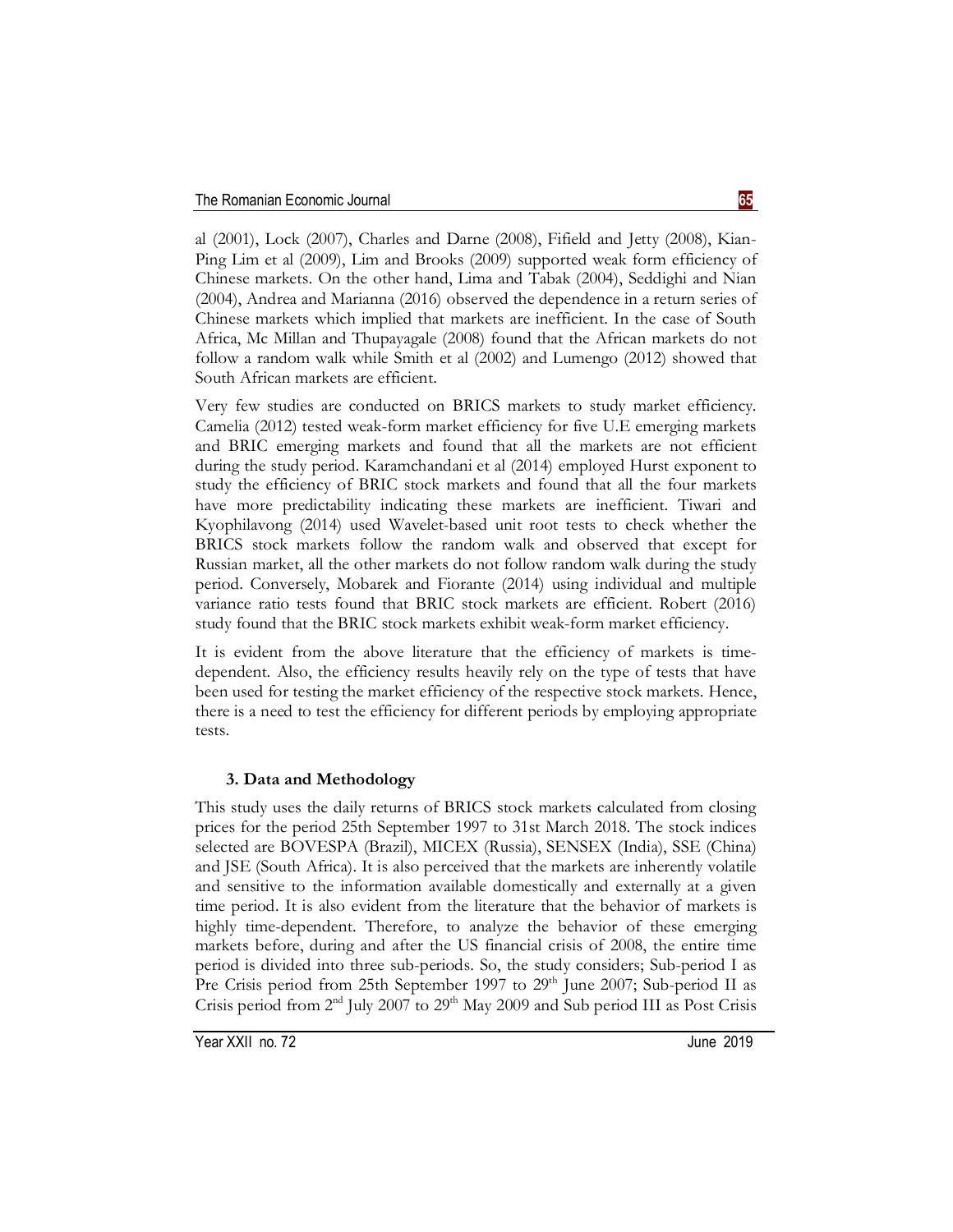period from 1st June 2009 to 30th March 2018. The closing prices data for Brazil, Russia, India, and China are obtained from the Yahoo finance and South Africa prices are obtained from the Wallstreet Journal site. The asset returns are calculated from the closing prices using formula  $R_t = \log \left( \frac{p_t}{n} \right)$  $\frac{pt}{p_{t-1}}$   $\times$  100 Where  $p_t$  and  $p_{t-1}$  are the closing prices at period (t) and (t-1) respectively. **4. Methodology**

Here we present some testing procedures of weak form efficiency of stock markets. In this study, we employ parametric tests, namely Lo and Mackinlay (1988) individual variance ratio test, Chow-Denning (1993) multiple variance ratio test for testing the linear dependence and BDSL (1996) which is a non-parametric test for nonlinear dependence in the return series of BRICS stock markets.

#### **Lo and MacKinlay (1988) individual variance ratio test:**

In order to test the weak form efficiency, Lo and MacKinlay (1988) proposed a variance ratio test under the assumption of homoscedasticity i.e. constant variance. (see, Campbell et al (1997)). The test statistic is given by

$$
Z_1(q) = \sqrt{nq} \; \overline{M}_r(q) \left( \frac{2(2q-1)(q-1)}{3q} \right)^{\frac{-1}{2}} \approx N(0,1) \; ....... (1)
$$

Similarly, Z-statistic under heteroscedasticity assumption is computed as:

$$
Z_2(q) = \sqrt{nq} \overline{M}_r(q) [V(q)]^{-\frac{1}{2}} \approx N(0,1) \dots \dots (2)
$$

#### **Chow and Denning (1993) Multiple Variance Ratio Test:**

The random walk hypothesis necessitates the variance ratios of all investment horizons are equal to one and the test has to be done jointly over the time horizons. This procedure further leads to size distortions. To overcome this issue, Chow and Denning (1993) proposed a multiple variance ratio tests. The decision regarding the null hypothesis is according to the maximum absolute values of the individual variance ratio statistics of Lo and MacKinlay (1988). The variance ratio estimates are the maximum test statistic of the Lo and MacKinlay (1988) individual variance ratio test. Unlike the individual variance ratio test where the standard normal critical values are used for significance, multiple variance ratio tests uses Studentized Maximum Modulus (SMM) critical values. The test statistics are defined as

$$
Z_1^*(K) = Max_{1 \le i \le K} |Z_1(q_i)| \dots \dots (3)
$$
  
\n
$$
Z_1^*(K) = Max_{1 \le i \le K} |Z_1(q_i)| \dots \dots (4)
$$
  
\nYear XXII no. 72  
\nJune 2019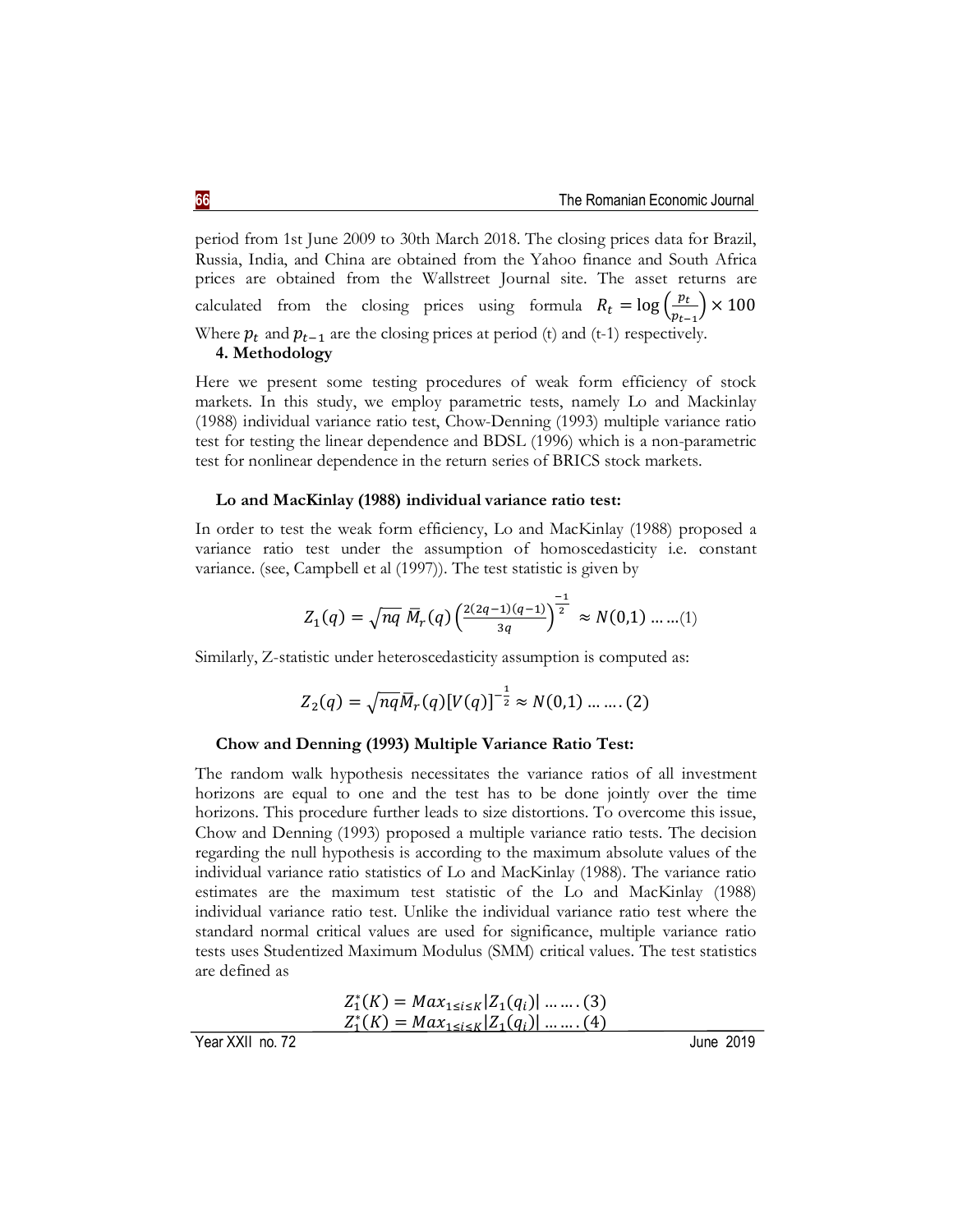$Z_1(q)$ ,  $Z_2(q)$  are computed as in (1) and (2)

In which  $(q_i)$  are the different aggregation intervals for  $\frac{q_i}{q_i}$  $\frac{di}{i} = 1, 2, ..., m$ . The rejection of the null hypothesis is based on the maximum absolute value of the individual variance ratio test statistic.

## **Test for Non-Linearity: BDSL (1996) test**

For a random walk hypothesis, one of the required assumptions is the (in)dependence among the return series. In order to check the linear or non-linear independence of the stock returns, we employ Brock-Dechert-Scheinkman-LeBaron(BDSL)test. It is a nonparametric test with the null hypothesis that the series is independently and identically distributed against an unspecified alternative Brock et al (1991).

The BDSL statistics, W, is given by

$$
W_N(e,T) = |C_n(e,T) - C_l(e,T)^N| \times \sqrt{\frac{T}{S_N}(e,T) \dots \dots \dots (5)}
$$

where  $S_N$  (e, T) is the standard deviation of the correlation integrals. The test is able to locate many types of nonlinearity, nonstationarity, and deterministic chaos. If the null hypothesis is rejected, one can say that the time series is nonlinearly dependent.

#### **5. Empirical Analysis**

In order to examine the weak-form of market efficiency for each of the markets at various investment horizons like 2, 5, 10, we have carried out Lo and Mackinlay (1988) individual variance ratio tests for each return series at all time periods. The individual variance test results are presented in Table 1.

| <b>Full Period</b> |           |         |                |              |               |            |          |  |  |
|--------------------|-----------|---------|----------------|--------------|---------------|------------|----------|--|--|
|                    |           | Holding |                |              |               |            |          |  |  |
| Test               | Statistic | Periods | <b>BOVESPA</b> | <b>MICEX</b> | <b>SENSEX</b> | <b>SSE</b> | ISE      |  |  |
| Lo-Mac             | Z1        | 2       | 1.333          | $6.403*$     | $5.342*$      | 1.595      | $4.312*$ |  |  |
|                    |           | 5       | 1.158          | $3.400*$     | $2.200*$      | 1.713      | $2.179*$ |  |  |
|                    |           | 10      | $2.522*$       | 1.340        | 0.929         | 1.837      | 0.327    |  |  |
|                    | $Z^2$     | 2       | 0.654          | $2.457*$     | $3.194*$      | 1.098      | $2.458*$ |  |  |
|                    |           | 5       | 0.574          | 1.383        | 1.346         | 1.180      | 1.289    |  |  |
|                    |           | 10      | 1.303          | 0.588        | 0.581         | 1.278      | 0.219    |  |  |

**Table 1 Results of individual variance ratio tests**

Year XXII no. 72 **June 2019**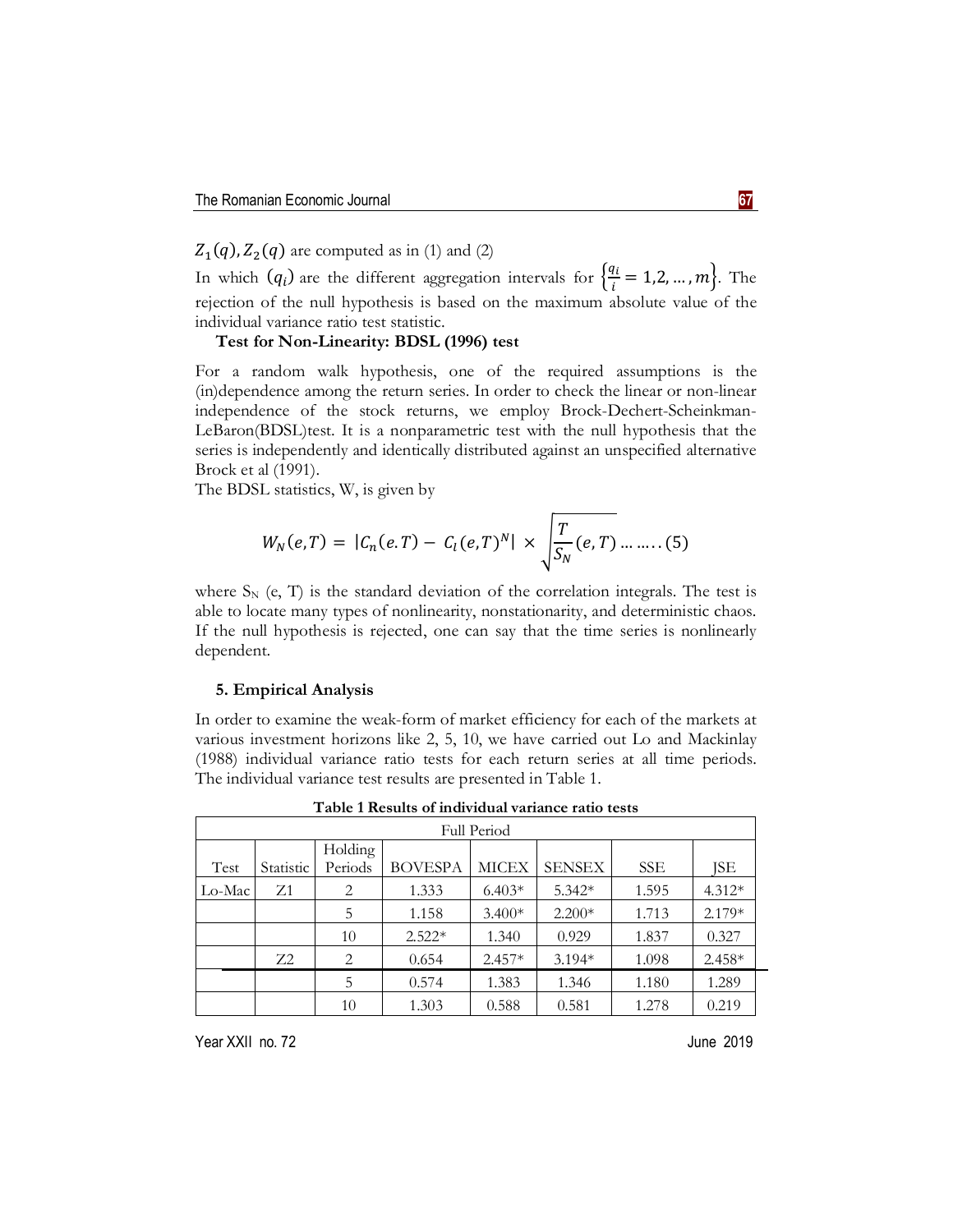| Pre-Crisis Period |                |                    |                |                    |               |            |            |
|-------------------|----------------|--------------------|----------------|--------------------|---------------|------------|------------|
| Test              | Statistic      | Holding<br>Periods | <b>BOVESPA</b> | <b>MICEX</b>       | <b>SENSEX</b> | <b>SSE</b> | <b>JSE</b> |
| Lo-Mac            | Z1             | $\overline{2}$     | $2.061*$       | $6.329*$           | $3.258*$      | 0.834      | 4.951*     |
|                   |                | 5                  | 0.204          | $4.105*$           | 1.941         | 1.037      | 4.834*     |
|                   |                | 10                 | 1.053          | 1.992              | 1.379         | 0.915      | $3.223*$   |
|                   | Z <sub>2</sub> | $\overline{2}$     | 0.973          | 2.528*             | 1.987*        | 0.629      | 2.490*     |
|                   |                | 5                  | 0.100          | 1.793              | 1.276         | 0.771      | $2.665*$   |
|                   |                | 10                 | 0.548          | 0.967              | 0.965         | 0.693      | 1.964      |
|                   |                |                    |                | Crisis Period      |               |            |            |
| Test              | Statistic      | Holding<br>Periods | <b>BOVESPA</b> | <b>MICEX</b>       | <b>SENSEX</b> | <b>SSE</b> | <b>ISE</b> |
| Lo-Mac            | Z1             | $\overline{2}$     | 0.471          | 0.086              | $2.145*$      | 0.077      | 1.064      |
|                   |                | 5                  | 1.791          | 0.177              | 0.206         | 0.136      | 0.566      |
|                   |                | 10                 | 1.946          | 0.282              | 0.316         | 0.210      | 1.132      |
|                   | Z2             | $\overline{c}$     | 0.367          | 0.070              | 1.845         | 0.068      | 0.914      |
|                   |                | 5                  | 1.231          | 0.152              | 0.170         | 0.127      | 0.462      |
|                   |                | 10                 | 1.307          | 0.251              | 0.257         | 0.197      | 0.900      |
|                   |                |                    |                | Post Crisis Period |               |            |            |
| Test              | Statistic      | Holding<br>Periods | <b>BOVESPA</b> | <b>MICEX</b>       | <b>SENSEX</b> | <b>SSE</b> | <b>JSE</b> |
| Lo-Mac            | Z1             | $\overline{2}$     | 0.587          | 0.021              | $2.811*$      | 1.902      | 0.493      |
|                   |                | 5                  | 0.938          | 0.472              | 1.403         | 1.460      | $2.130*$   |
|                   |                | 10                 | 1.488          | 1.028              | 0.119         | 1.590      | 2.885*     |
|                   | Z <sub>2</sub> | $\overline{c}$     | 0.499          | 0.014              | 2.491*        | 1.194      | 0.420      |
|                   |                | 5                  | 0.779          | 0.336              | 1.203         | 0.889      | 1.781      |
|                   |                | 10                 | 1.266          | 0.770              | 0.101         | 0.981      | $2.423*$   |

\*denotes the level of significance at 5% level

The empirical results under the assumption of homoscedasticity (Z1) show that in the full period Brazil at lag 10, Russia at 2 and 5 day lag, India and South Africa at lag 2 reject the weak form efficiency. In the pre-crisis period Brazil at 2 days, Russia and South Africa in 2, 5 and 10 day lag, India in 2 days lag show that the markets are not efficient. During the crisis period, India in 2 days lag, in post-crisis period India at 2 lags and South Africa at 5 and 10 days lag show that the markets are inefficient.

Results of heteroscedasticity (Z2) show that Russia, India, and South Africa markets at 2 lags in full period while in the pre-crisis period, Russia, Indian markets at 2 days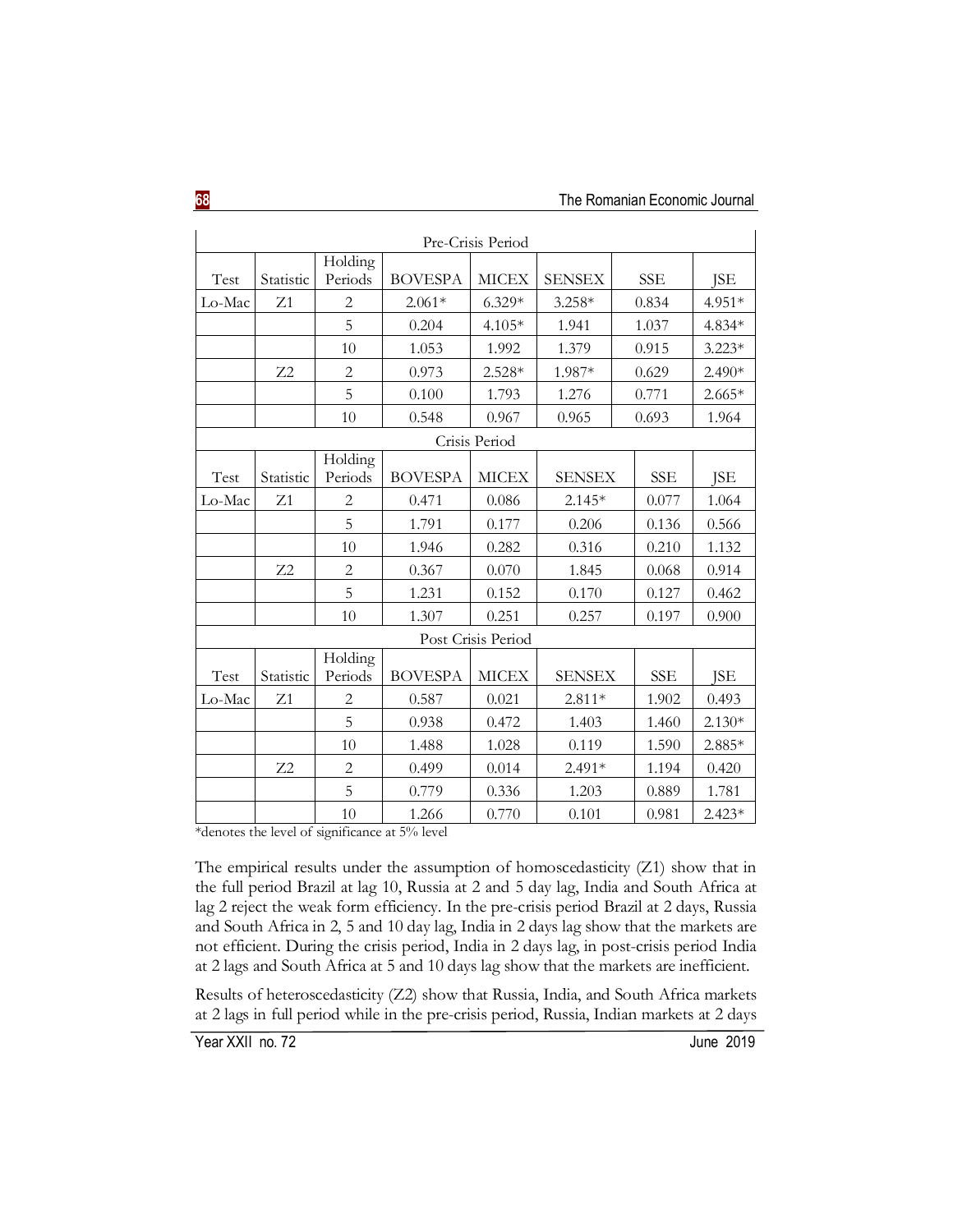lag, the South African markets at all lags reject the weak form efficiency. During the pre-crisis period Russia and India in 2 days, South Africa at all lags while in postcrisis period India at two lags and South Africa in 10 lags show that the markets are inefficient. Both homoscedasticity (Z1) and heteroscedasticity (Z2) results confirm that China markets are efficient in all time periods of the study. From this, we observe that the results are mixed at various holding periods which may be due to the limitation of size distortions. To overcome this we employed a multiple variance ratio tests proposed by Chow and Denning (1993). The results of the test are presented in Table 2. Here we give the maximum homoscedastic (Z1) and heteroscedastic (Z2) robust test statistics of LMVR test.

|                  |           |                    | <b>Full Period</b> |              |               |            |          |
|------------------|-----------|--------------------|--------------------|--------------|---------------|------------|----------|
| Test             | Statistic | Holding<br>Periods | <b>BOVESPA</b>     | <b>MICEX</b> | <b>SENSEX</b> | SSE        | ISE      |
| Chow-            |           |                    |                    |              |               |            |          |
| Denning          | CD1       | 2,5,10             | $2.522*$           | $6.403*$     | 5.342*        | 1.837      | 4.312*   |
|                  | CD2       | 2,5,10             | 1.303              | 2.457        | 3.194*        | 1.278      | 2.458    |
|                  |           |                    | Pre-Crisis         |              |               |            |          |
| Test             | Statistic | Holding<br>Periods | <b>BOVESPA</b>     | <b>MICEX</b> | <b>SENSEX</b> | SSE        | JSE      |
| Chow-            |           |                    |                    |              |               |            |          |
| Denning          | CD1       | 2,5,10             | 2.061              | $6.329*$     | $3.258*$      | 1.037      | 4.951*   |
|                  | CD2       | 2,5,10             | 0.973              | $2.528*$     | 1.987         | 0.771      | $2.490*$ |
|                  |           |                    | Crisis             |              |               |            |          |
| Test             | Statistic | Holding<br>Periods | <b>BOVESPA</b>     | <b>MICEX</b> | <b>SENSEX</b> | SSE        | JSE      |
| Chow-            |           |                    |                    |              |               |            |          |
| Denning          | CD1       | 2,5,10             | 1.946              | 0.580        | 2.114         | 0.210      | 1.132    |
|                  | CD2       | 2,5,10             | 1.307              | 0.251        | 1.845         | 0.197      | 0.914    |
|                  |           |                    | Post Crisis        |              |               |            |          |
| Test             | Statistic | Holding<br>Periods | <b>BOVESPA</b>     | <b>MICEX</b> | <b>SENSEX</b> | <b>SSE</b> | JSE      |
| Chow-<br>Denning | CD1       | 2,5,10             | 1.488              | 0.936        | 2.811*        | 1.902      | 2.885*   |
|                  | CD2       | 2,5,10             | 1.266              | 0.770        | 2.491*        | 1.194      | 2.423    |

**Table 2 Results of Multiple variance ratio tests**

\*denotes the level of significance at 5% level

From table 2, we see that under the assumption of homoscedasticity (CD1) Brazil, Russia, India, and South Africa markets are inefficient in full period that is from 25th September 1997 to 31st March 2018. Also, Russia, India, and South Africa during the pre-crisis period, while the post-crisis period India and South Africa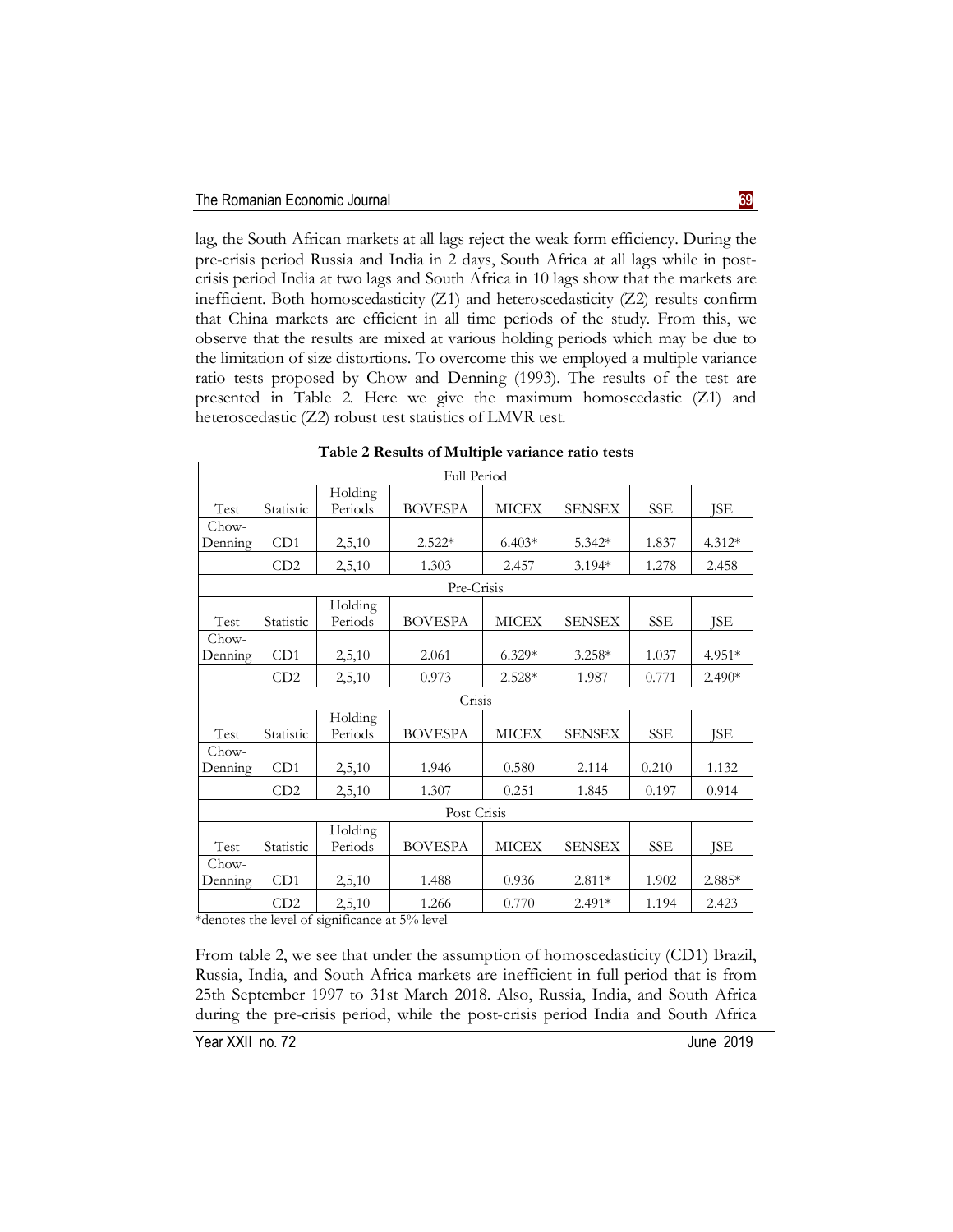markets are not efficient. Under the heteroscedasticity (CD2) assumption, the only Indian market is found to be inefficient. In the pre-crisis period, Russia and South Africa, during the post-crisis period India rejects the weak form market efficiency. However, in both tests (CD1 and CD2), China markets found to be efficient in all time periods of the study as its calculated values are less than the critical value (2.49). It is important to note that all the markets are found to be efficient during the crisis period. Here we can notice that the individual variance ratio tests (Z1 and Z2) and heteroscedasticity (CD2) of multiple variance ratio test reject the market efficiency for the same markets, this may be due to the robustness of the Chow - Denning test under the assumption of heteroscedasticity (CD2). From table 1 and table 2 it is also observed that during the crisis period all the markets are efficient from Lo and MacKinlay and Chow-Denning tests.

As the variance ratio tests can only indicate whether the series is linearly (in)dependent, thus it is necessary to test for nonlinear (in)dependence in the series. In order to test the nonlinear (in) dependence in the series, we applied the BDSL non-linearity tests at embedding dimensions ( $M = 2, 4, 8, 10$ ) and at epsilon values ( $E = 0.5, 1, 1.5, 2$ ). The results of the BDSL test on the return series are reported along with the p-values in parentheses are reported in table 3.

| Full           | Stock Return   | $M=2, E=0.5$ | $M=4, E=1$  | $M=8, E=1.5$ | $M=10, E=2$  |
|----------------|----------------|--------------|-------------|--------------|--------------|
| Period         |                |              |             |              |              |
|                | <b>BOVESPA</b> | 7.76(0.00)   | 16.44(0.00) | 31.47(0.00)  | 38.78(0.00)  |
|                | MICEX          | 19.46(0.00)  | 37.83(0.00) | 93.17(0.00)  | 113.04(0.00) |
|                | <b>SENSEX</b>  | 15.7(0.00)   | 27.93(0.00) | 50.27(0.00)  | 52.25(0.00)  |
|                | SSE            | 9.19(0.00)   | 20.6(0.00)  | 37.39(0.00)  | 40.27(0.00)  |
|                | JSE            | 12.59(0.00)  | 23.75(0.00) | 37.34(0.00)  | 38.25(0.00)  |
| Pre Crisis     | <b>BOVESPA</b> | 8.50(0.00)   | 13.12(0.00) | 20.54(0.00)  | 24.45(0.00)  |
|                | <b>MICEX</b>   | 13.27(0.00)  | 24.86(0.00) | 64.16(0.00)  | 89.28(0.00)  |
|                | <b>SENSEX</b>  | 11.42(0.00)  | 18.00(0.00) | 29.53(0.00)  | 32.08(0.00)  |
|                | SSE            | 4.88(0.00)   | 11.05(0.00) | 18.19(0.00)  | 20.20(0.00)  |
|                | JSE            | 6.77(0.00)   | 12.36(0.00) | 19.19(0.00)  | 20.42(0.00)  |
| Crisis         | <b>BOVESPA</b> | 0.76(0.41)   | 3.31(0.00)  | 4.99(0.00)   | 6.83(0.00)   |
|                | <b>MICEX</b>   | 5.18(0.00)   | 10.14(0.00) | 34.69(0.00)  | 56.57(0.00)  |
|                | <b>SENSEX</b>  | 3.25(0.00)   | 7.24(0.00)  | 38.20(0.00)  | 38.09(0.00)  |
|                | SSE            | 0.86(0.38)   | 2.99(0.00)  | 8.88(0.00)   | 7.09(0.00)   |
|                | JSE            | 2.74(0.00)   | 10.89(0.00) | 21.47(0.00)  | 28.07(0.00)  |
| Post<br>Crisis | <b>BOVESPA</b> | 0.70(0.48)   | 5.08(0.00)  | 9.62(0.00)   | 11.76(0.00)  |

| Table 3 Results of BDSL test |  |  |  |  |  |  |
|------------------------------|--|--|--|--|--|--|
|------------------------------|--|--|--|--|--|--|

Year XXII no. 72 June 2019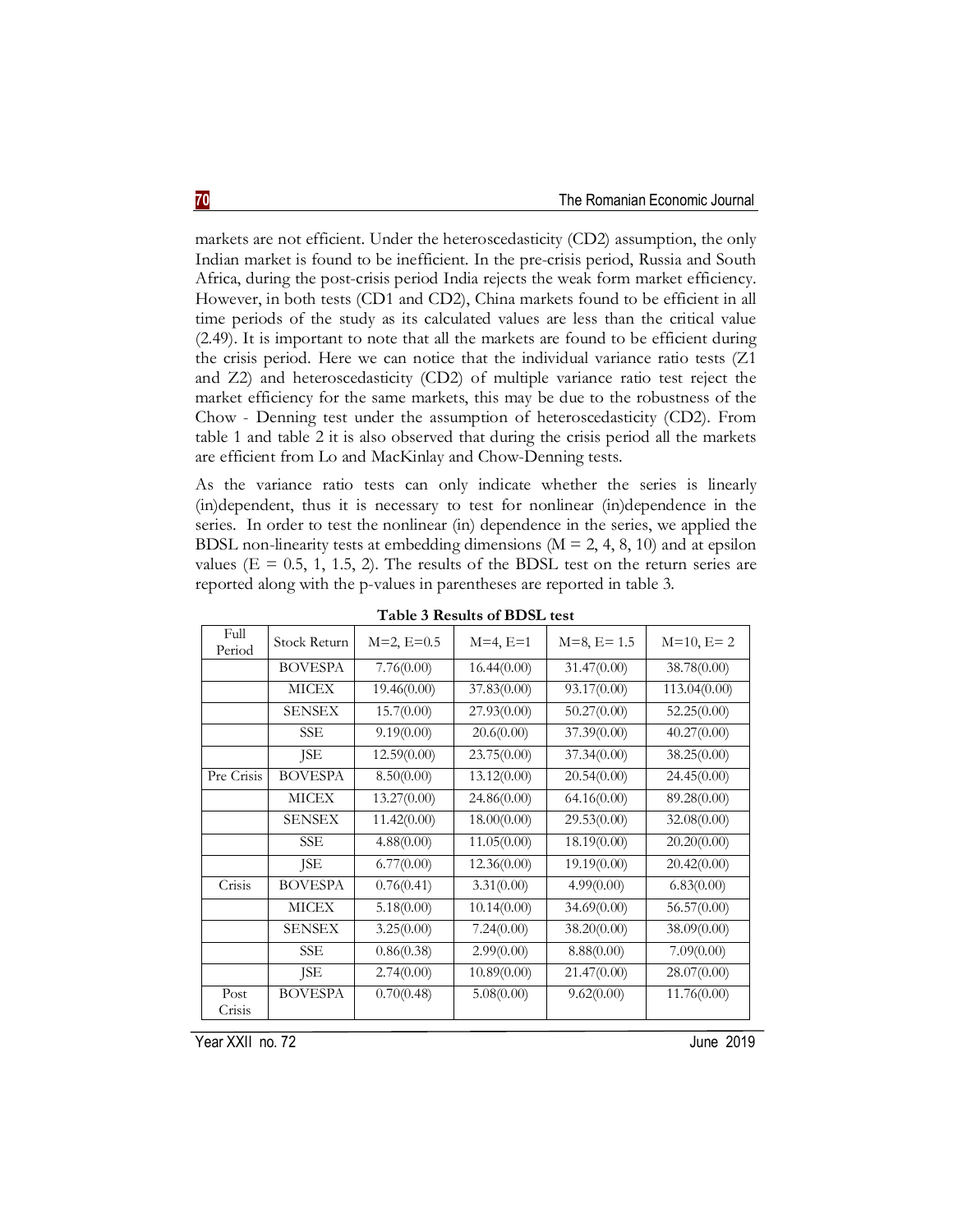| Full<br>Period | Stock Return  | $M=2, E=0.5$ | $M=4, E=1$  | $M=8, E=1.5$ | $M=10, E=2$ |
|----------------|---------------|--------------|-------------|--------------|-------------|
|                | MICEX         | 5.87(0.00)   | 12.64(0.00) | 21.18(0.00)  | 22.80(0.00) |
|                | <b>SENSEX</b> | 3.55(0.00)   | 8.01(0.00)  | 13.87(0.00)  | 14.42(0.00) |
|                | SSE.          | 4.86(0.00)   | 10.93(0.00) | 18.52(0.00)  | 19.64(0.00) |
|                | ISE           | 5.73(0.00)   | 11.12(0.00) | 16.15(0.00)  | 16.31(0.00) |

(P values are in parenthesis)

The results of BDSL test show that the stock returns of all the BRICS markets have nonlinear and chaotic behavior for all time periods of study except for Brazil and China during crisis period at lag 2 and only in Brazil in post-crisis at lag 2.

From the above empirical analysis, the variance ratio tests, namely Lo and MacKinlay and Chow-Denning test show that market efficiency is time-varying and there is no uniformity in the results. However, BDSL test revealed that there is a nonlinear dependence in all the periods of the BRICS markets. This confirms that the markets are markets inefficient during the study period.

# **6. Summary & Conclusions**

Market efficiency is one of the key concepts of financial economics studies. In this study, the efficiency was tested for the five important emerging market economies, namely Brazil, Russia, India, China and South Africa (BRICS) by considering the daily data from 25th September 1997 to 31st March 2018. Further, the data is subdivided into three periods; pre-crisis, during a crisis and post-crisis periods to understand the behavior of these markets in all these periods with respect to efficiency. We employed the parametric (Lao and MacKinlay (1988) individual variance ratio and Chow and Denning (1993) multiple variance ratio test) and non-parametric (BDSL (1996)) tests to verify the linear and nonlinear (in) dependence in the return series.

The empirical analysis of variance ratio tests, Lao and MacKinlay (1988) and Chow and Denning (1993) showed that market efficiency is varying during a choice of time periods of the study. However, the non-parametric BDSL (1996) test revealed that markets are inefficient in all the time periods. Thus, we can conclude that the BRICS stock markets are inefficient during this period of the study.

**Acknowledgments** The authors are grateful to the editors and the anonymous referee for their valuable suggestions in improving this paper.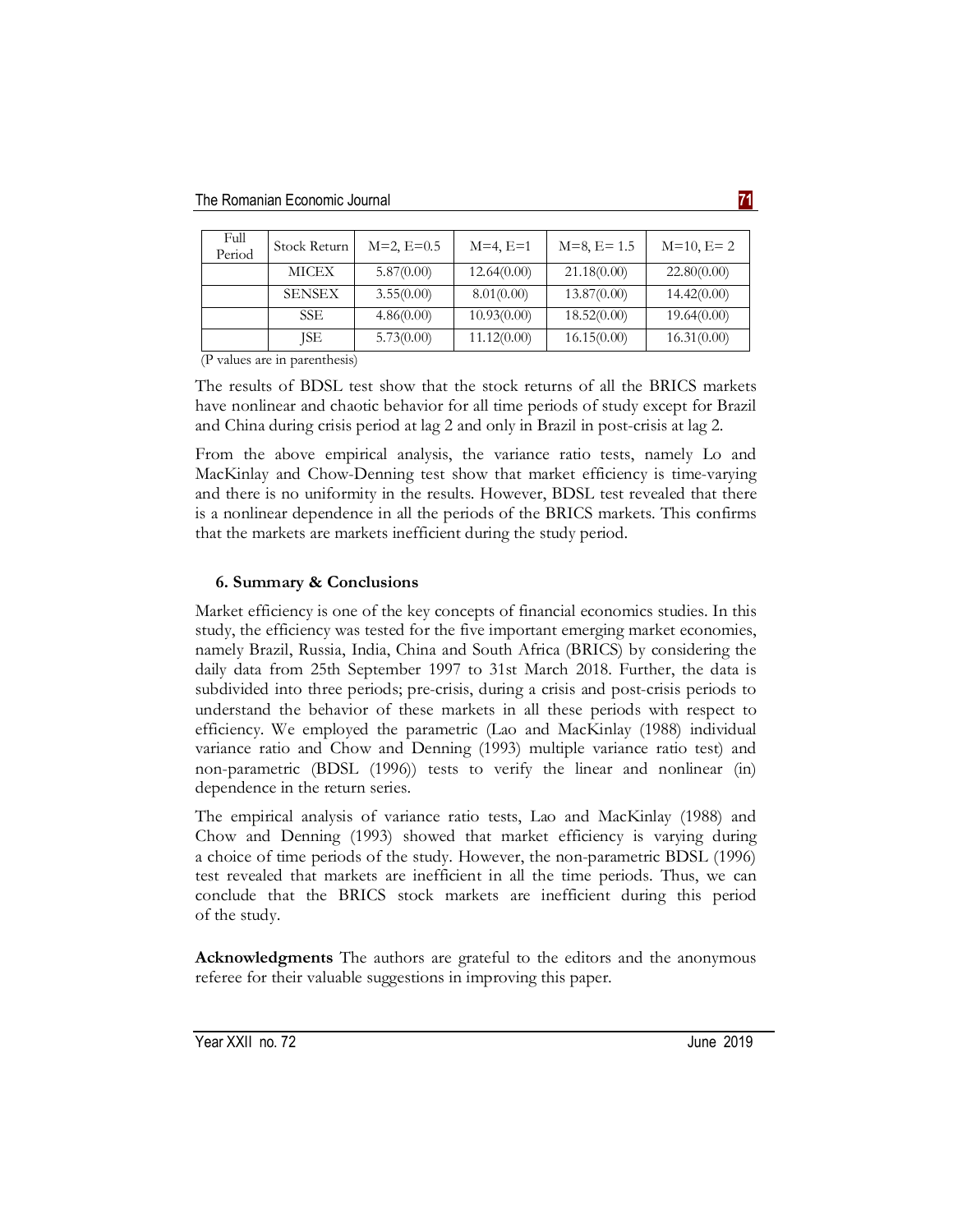## **References**

- Abraham, A., Seyyed, F. J. & Aisakran, S.A. (2002). Testing the Random Walk Behavior and Efficiency of the Gulf Stock Markets. *The Financial Review*, 37, 469-480.
- Ahmed, K. M., Ashraf, A. & Ahmed, A. (2006). Testing Weak Form of Efficiency for Indian Stock Markets. *Economic and Political Weekly,* 7, 46-56.
- Al-Khazali, O.M., Ding, D. K. & Pyun, C.S. (2007). A New Variance Ratio Test of Random Walk in Emerging Markets: A Revisit. *The Financial Review,* 42, 303-317.
- Amanulla, S. & Kamaiah, B. (1996). Stock Market Efficiency: A Review of Indian Evidence. *Prajnan,* 24(3), 257-280.
- Amanulla, S. & Kamaiah B. (1998). Indian Stock Market: Is It Informationally Efficient? *Prajnan,* 25, 473-485.
- Anil, K.S. & Neha. (2011). Recent Financial Crisis and Market Efficiency: An Empirical Analysis of Indian Stock Market. *Indore Management Journal*, 2(4), 27-39.
- Andrea Beltratti & Marianna Caccavaio (2016). Stock market efficiency in China: Evidence from the split-share reform. *The Quarterly Review of Economics and Finance*, 60, 125-137.
- Areal, N. & Armada, M. (2002). The Long-Horizon Returns Behavior of the Portuguese Stock Market. *European Journal of Finance*, 8, 93-122.
- Asma Mobarek & Angelo Fiorante (2014). The prospects of BRIC countries: Testing weak-form market efficiency. *Research in International Business and Finance*, 30, 217-232.
- Assaf, A. & HusniCharif. (2017). Market Efficiency in the MENA Equity Markets: Evidence from newly developed tests and regime change. *Journal of Reviews on Global Economics*, 6, 15-32.
- Aviral Kumar Tiwari, & Phouphet Kyophilavong. (2014). New Evidence from the random walk hypothesis for BRICS stock indices: a Wavelet unit root test approach. *Economic Modelling*, 43, 38-41.
- Ayadi, O.F. & Pyun, C.S. (1994). An Application of Variance Ratio Test to the Korean Securities Market. *Journal of Banking and Finance,* 18, 643-658.
- Aymen Ben Rejeb & Adel Boughrara. (2014). Financial liberalization and Emerging stock market efficiency: An empirical analysis of structural changes, *Macroeconomics and Finance in Emerging Market Economics*, 7(2), 230-245.
- Bachelier, L. (1900). Theory of Speculation, A Thesis submitted to the Faculty of the Academy of Paris on March 29, 1900 and also In Cootner, P H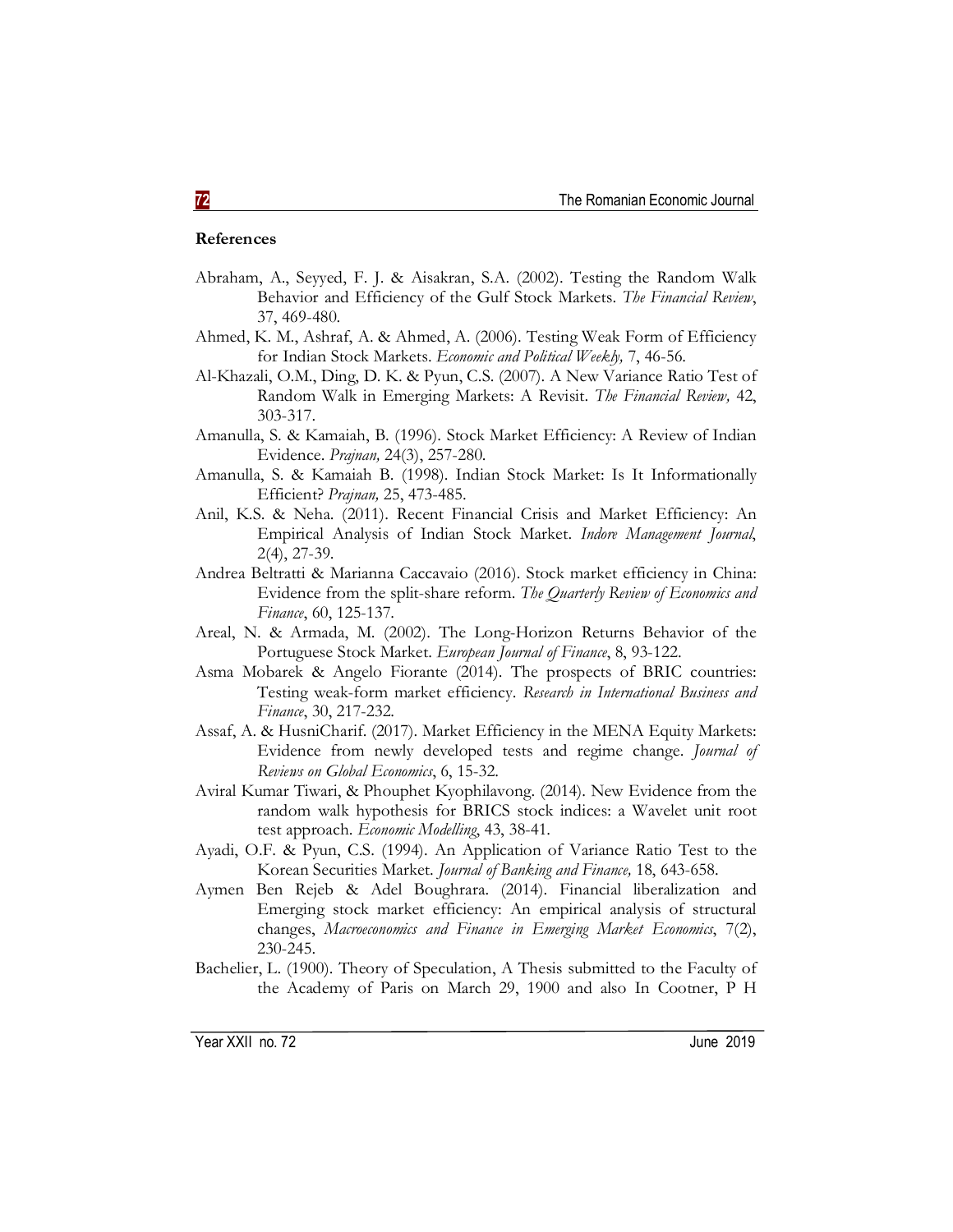(1967), (Eds), *The random walk character of stock market prices,* Cambridge: Mass, MIT Press.

- Barua, S.K. (1981). The Short Run Price Behaviour of Securities: Some Evidence on Efficiency of Indian Capital Market. *Vikalpa,* 16(2), 93-100.
- Barua, S.K., Raghunathan, V. & Jayanth, R.V. (1994). Research on the Indian Capital Market: A Review, *Vikalpa*, 19(1), 15-31.
- Brock, w.A., D.A. Hsiech & LeBaron,B.(1991). Nonlinear Dynamics, Chaos and instability: Statistical Theory and economic Evidence, Cambridge, MA, MIT Press.
- Brock, W.A., Dechert, W., Scheinkman, J. A. & LeBaron, B. (1996). A Test For Independence Based On The Correlation Dimension, *Econometric Reviews*, 15, 197-235.
- Buguk, C., & Brorsen, W.D. (2003). Testing Weak-Form Market Efficiency: Evidence from the Istanbul Stock Exchange. *International Review of Financial Analysis*, 12(5), 579-590.
- Camelia, O. (2012). Testing Informational Efficiency: The case of U.E. and BRIC emergent markets. *Studies in Business and Economics,* 7(3), 94-112.
- Campbell, Y.J., Lo, W.A. & MacKinlay A. C. (1997). The econometrics of financial markets. New Jersey: Princeton University Press, (Chapter2).
- Capobianco, H.M.P., Cister, A.M. & Maceio, B.F. (2002). Market Efficiency In Brazilian Stock Market: A Weak Form Evidence, *Data Mining III*, 685-694.
- Charles, A. & Dame, O. (2008). The Random Walk Hypothesis for Chinese Stock Markets: Evidence from Variance Ratio Tests. *Econ Syst*ems, 33(2), 117-126.
- Chaudhuri, K. & Wu, Y. (2004). Mean-Reversion in Stock Prices: Evidence from Emerging Markets. *Managerial Finance*, 30, 22-37.
- Chawla, D., Mohanty, P.K. & Bhardwaj, S. (2006). Random Walk Hypothesis and Integration among the Indian Stock Market Vis-A-Vis Some Developed Markets. *Prajnan*, 34(2), 113-127.
- Chen, W.W. & Deo, R.S. (2006). The Variance Ratio Statistic at Large Horizons*, Econometric Theory*, 22(2), 206-234.
- Choi, I. (1999). Testing the Random Walk Hypothesis for Real Exchange Rates*, Journal of Applied Econometrics*, 14(3), 293-308.
- Chow, K.V. & Denning, K.C. (1993). A Simple Multiple Variance Ratio Test*, Journal of Econometrics*, 58(3), 385-401.
- Darrat, A.F. & Zhong, M. (2000). On Estimating the Random Walk Hypothesis: A Model Comparison Approach. *The Financial Review,* 35, 105-124.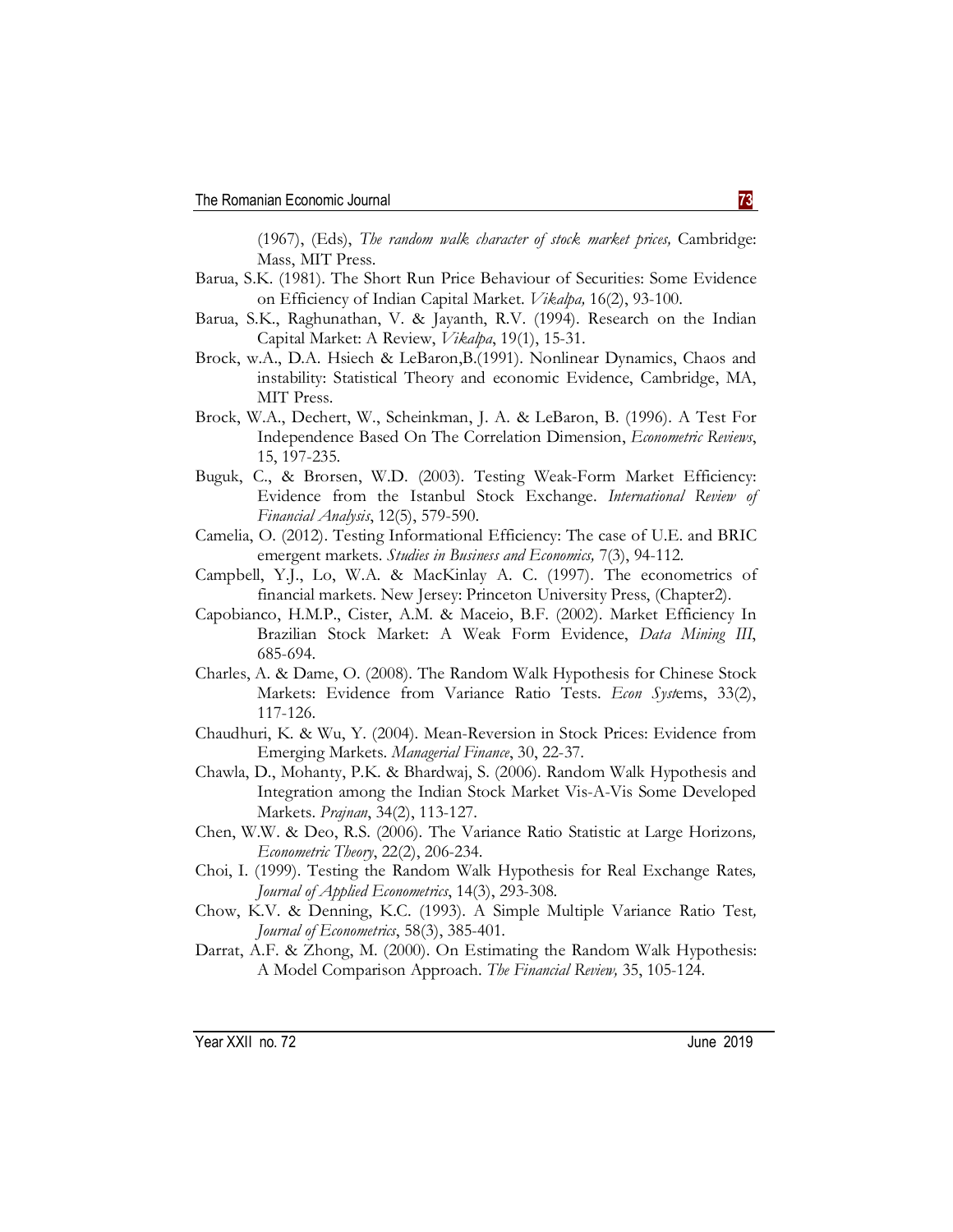- Daniel O. Cajueiro & Benjamin M. Tabak. (2006). The Long-Range Dependence Phenomena In Asset Returns: The Chinese Case, *Applied Economics Letters*, 13(2), 131-133.
- David McMillan, & Pako Thupayagale. (2008). Efficiency of the South African Equity Market, *Applied Financial Economics Letters,* 4(5), 327-330.
- Fama, E.F. (1965). The behavior of Stock market prices. *Journal of Business*, 38, 34-105.
- Fama, E.F. (1970). Efficient Capital Markets: A Review of Theory and Empirical Work. *The Journal of Finance*, 25(2), 383-417.
- Fifield, S.G.M. & Jetty, J. (2008). Further Evidence on the Efficiency of the Chinese Stock Markets: A Note. *Research in International Business and Finance*, 22,351-361.
- Geoffrey Ngene, Kenneth A Tah & Ali F Darrat. (2017). The random-walk hypothesis revisited: new evidence on multiple structural breaks in emerging markets, *Macroeconomics and Finance in Emerging Market Economics*, 10(1), 88-106.
- Gourishankar, S.H. & Kamaiah, B. (2010). Some Further Evidence On the Behavior of Stock Returns in India, *International Journal of Economics and Finance*, 2(2), 2010.
- Gourishankar, S. H. & Kamaiah, B. (2012). Variance Ratios, Structural Breaks and Non-Random Walk Behavior in the Indian Stock Returns. *Journal of Economics and Business studies*, 18, 62-82.
- Gourishankar, S. H. & Jyoti Kumari (2014). Stock Returns Predictability and the Adaptive Market Hypothesis in Emerging Markets: Evidence from India, *SpringerPlus*, 3:428.
- Granger, C.W.J. & Anderson, A.P. (1978). An Introduction to Bilinear Time Series Models. Vandenhoeck and Ruprecht, Gottingen.
- Grieb, T. & Reyes, M.G. (1999). Random Walk Tests for Latin American Equity Indices and Individual Firms. *Journal of Financial Research*, 4, 371-383.
- Gupta, R. K. (2014). Weak form efficiency of Indian stock market with special reference to BSE. *International journal of research in business Management,* 2, 14-18.
- Gupta, J. & Sankalp, S. (2017). The Impact of Global Financial Crisis on Market Efficiency: An empirical analyis of Indian Stock Market. *International Journal of Economics and Finance,* 9(4), 225-252.
- Hoque, H.A.A.B., Kim, J.H. & Pyun, C.S. (2007). A Comparison of Variance Ratio Tests of Random Walk: A Case of Asian Emerging Stock Markets. *International Review of Economics and Finance*, 16, 488-502.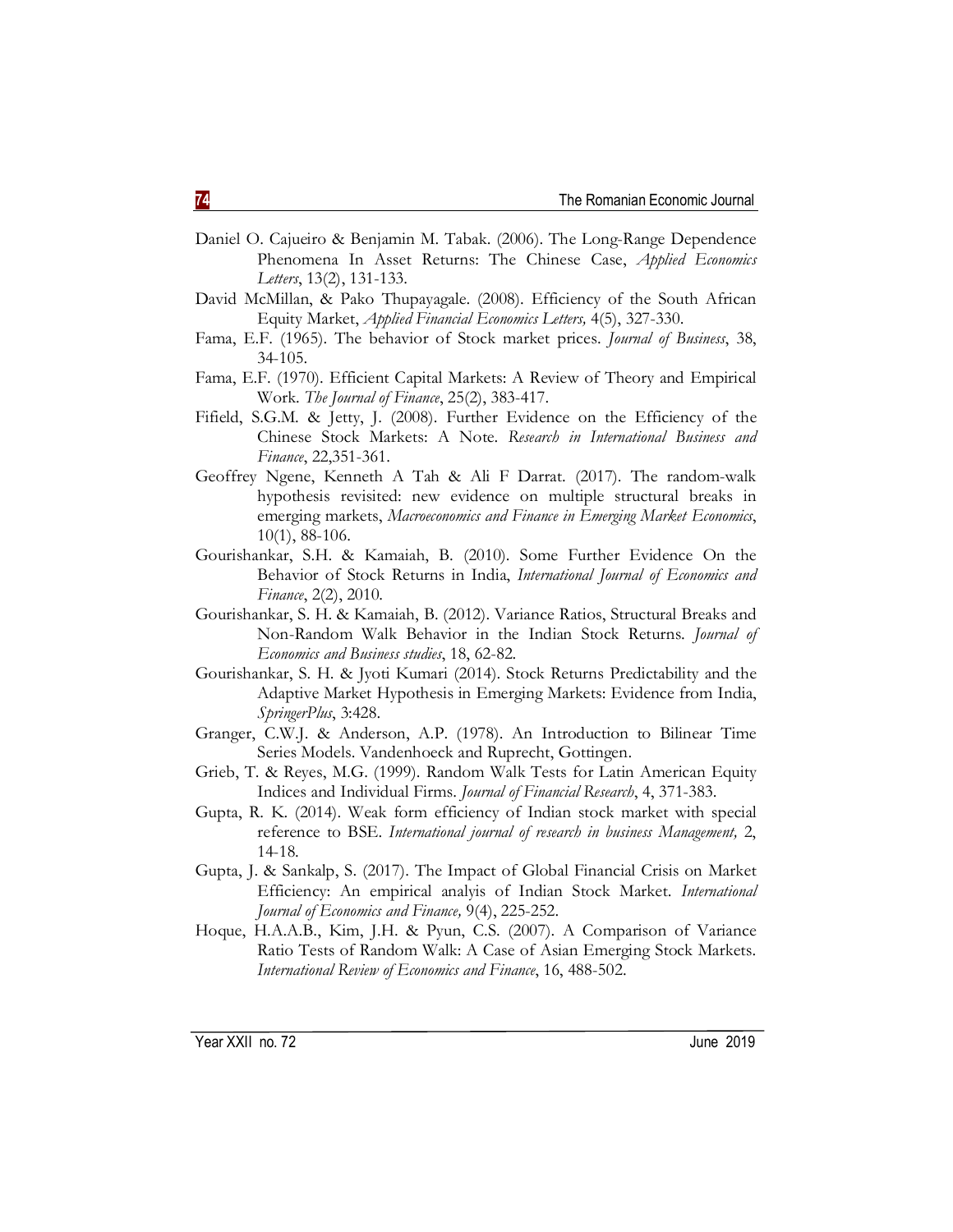- Huber, P. (1995). Random Walks in Stock Exchanges Prices and the Vienna Stock Exchange, *Working Paper*, Retrieved from http://www.ihs.ac.at/publications/eco/es-2.pdf
- Islam, S., Watanapalachaikul, S. & Clark, C. (2007). Some Tests of the Efficiency of The Emerging Financial Markets: An Analysis Of The Thai Stock Market. *Journal of Emerging Market Finance*, 6(3), 291-302.
- Jennergreen, L. P. & Korsvold, P.E. (1974). Price Formation of the Norwegian and Swedish Stock Markets: Some Random Walk Tests. *The Swedish Journal of Economics,* 76, 171-185.
- Jim O Neil (2001). Building Better Global Economic BRICs. *Goldman Sachs Global Economics Paper No: 66*, 1-16.
- Karamchandani, M. M. Mohadikar, M. S. & Jain, M. S. (2014). Stock Indices of BRIC economies: Explored for Non Linear Dynamics and Volatility. *IOSR Journal of Economics and Finance,* 2(6), 53-65.
- Karemera, D. Ojah, K. & Cole, J.A. (1999). Random Walks and Market Efficiency Tests: Evidence from Emerging Equity Markets, *Review of Quantitative Finance and Accounting*, 13(2), 171-188.
- Khan, W., Baker, H. & Brabec, K. (2000). Stock Price Behavior on Prague Stock Exchange. *Journal of Emerging Markets*, 5(2), 39-53.
- Kian-Ping Lim, Muzafar Shah Habibullah & Melvin J. Hinich (2009). The weak form efficiency of Chinese stock markets: Thin Trading, Nonlinearity and Episodic Serial Dependencies. *Journal of Emerging Market Finance*, 8(2), 133-163.
- Kim, J. & Shamsuddin, A. (2008). Are Asian Stock Markets Efficient? Evidence from new multiple variance ratio tests. *Journal of Empirical Finance*, 15(3), 518-532.
- Laura Spierdijk & Jacob, A. B. (2012). Mean Reversion in Stock Prices: Implications for Long-Term Investors, Discussion Paper Series 12-07, http:// www.uu.nl/rebo/economie/discussionpapers
- Lee, C.F., Chen, G.M. & Rui, O.M. (2001). Stock Returns and Volatility on China's Stock Markets. *Journal of Financial Research,* 24, 523-543.
- Lim Kian Ping & Brooks, R.D. (2009). Are Chinese Stock Markets Efficient? Further evidence from a battery of nonlinearity tests. *Applied Financial Economics,* 19, 147-155.
- Lima E.J.A. & Tabak, B.M. (2004). Tests of Random Walk Hypothesis for Equity Markets: Evidences from China, Hong Kong and Singapore. *Applied Economic Letters,* 11, 255-258.
- Liu Xiaming, Haiyan Song & Peter Romilly. (1997). Are Chinese Stock Markets Efficient? A Cointegration and Causality Analysis, *Applied Economics Letters*, 4(8), 511-515.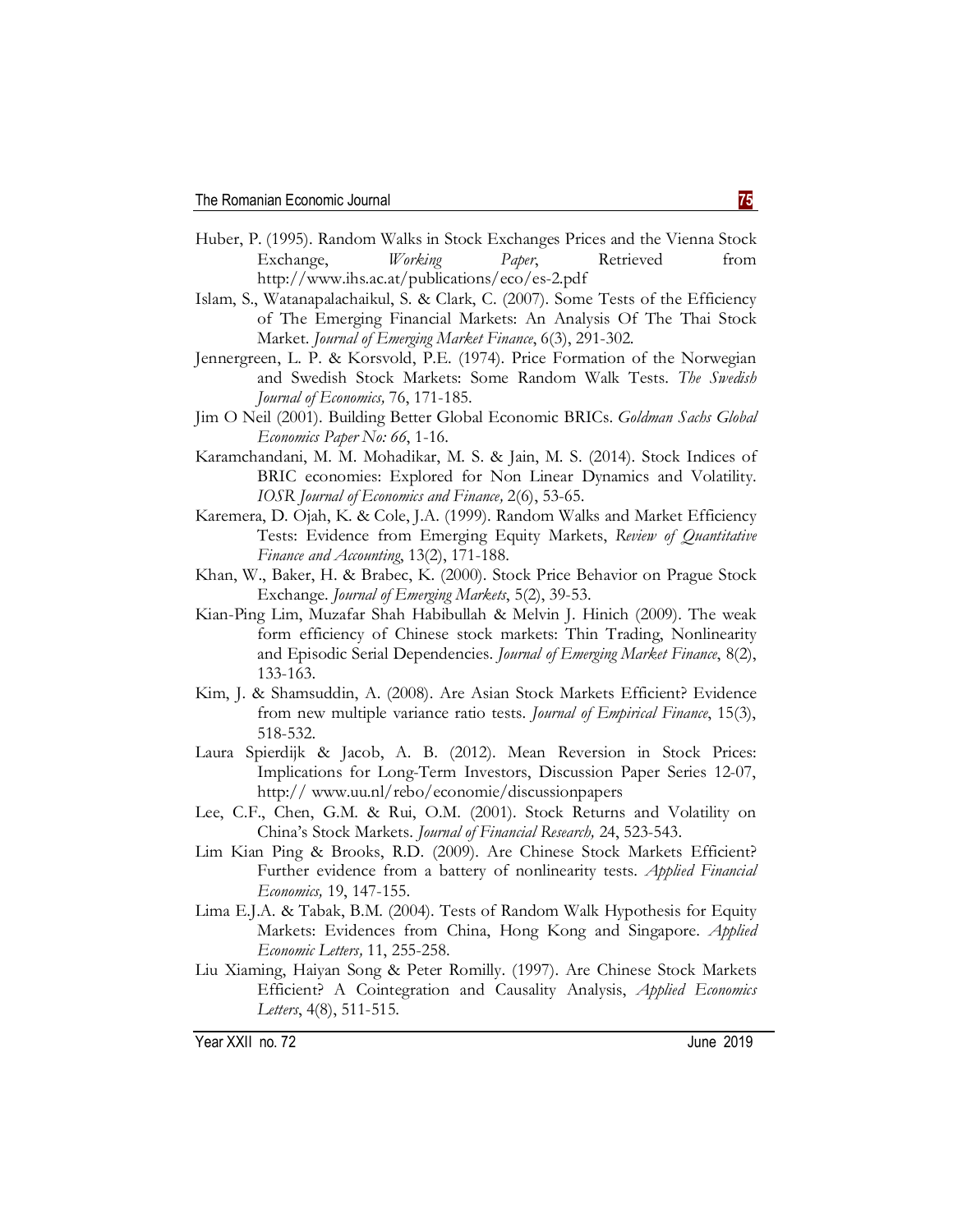- Lo, A. & Mackinlay, C. (1988). Stock Market Prices Do Not Follow Random Walks: Evidence From A Simple Specification Test. *Review of Financial Studies*, 1, 41-66.
- Lock, D. (2007). The Taiwan Stock Market Does Follow A Random Walk, *Economics Bulletin*, 7(3), 1-8.
- Lumengo. (2012). The Evolving Efficiency of the South African Stock Exchange. *International Business and Economics Journal,* 11 (9), 997-1002.
- Mc Gowan, Jr., C. B. (2011). An Analysis of the Technical Efficiency of the Russian Stock Market. *International Business & Economics Research Journal (IBER)*, *10*(10), 31-44. https://doi.org/10.19030/iber.v10i10.5977
- Mitra, S.K. (2000). Profitable Trading Opportunity in Indian Stock Market: An Empirical Study with BSE-Sensex, *Applied Finance*, 6(3), 36-52.
- Maria Rosa Borges (2010). Efficient Market Hypothesis in European Stock Markets, *The European Journal of Finance*, 16(7), 711-726.
- Mobarek, A. & Angelo. (2014). The prospects of BRIC countries:Testing weakform market efficiency. *Research in International Business and Fincance,* 30(C), 217-232.
- Muskan Karamchandani, Shubhra Mohadikar & Savera Jain. (2014). Stock Indices of BRIC economies: Explored for Non Linear Dynamics and Volatility*, IOSR Journal of Economics and Finance*, 2(6), 53-65.
- Natalia Abrosimova, Gishan Dissanaike & Dirk Linowsi (2002). Testing Weak-Form Efficiency of the Russia Stock Market, EFA 2002 Berlin Meetings Presented Paper, http://dx.doi.org/10.2139/ssrn.302287
- Ojah, K. & Karemera, D. (1999). Random Walks and Market Efficiency Tests of Latin American Emerging Equity Markets: A Revisit, *The Financial Review*, 34(2), 57-72.
- Oprean Camelia. (2012). Testing Informational Efficiency: The case of U.E. and BRIC Emergent Markets. *Studies in Business and Economics*, 7(3), 94-112.
- Poshakwale, S. (2002). The Random Walk Hypothesis in the Emerging Indian Stock Market. *Journal of Business finance and Account*, 29, 1275-1299.
- Poterba, J. M. & summers, L.H. (1987). Mean Reversion in Stock Prices: Evidence and Implications. NBER Working Paper Series 2343, Retrieved from https://www.nber.org/papers/w2343.pdf
- Rakesh Gupta & Parikshit, K. B. (2007). Weak Form Efficiency in Indian Stock Markets, *Journal of International Business Studies*, 6(3), 57-64.
- Regis Augusto Ely (2012). Returns Predictability and Stock Market Efficiency in Brazil, *Brazilian Review of Finance*, 9(4), 571-584.
- Richards, A. J. (1995). Comovements in National Stock Market Returns: Evidence of Predictability but Not Cointegration. *Journal of Monetary Economics*, 36, 631-654.